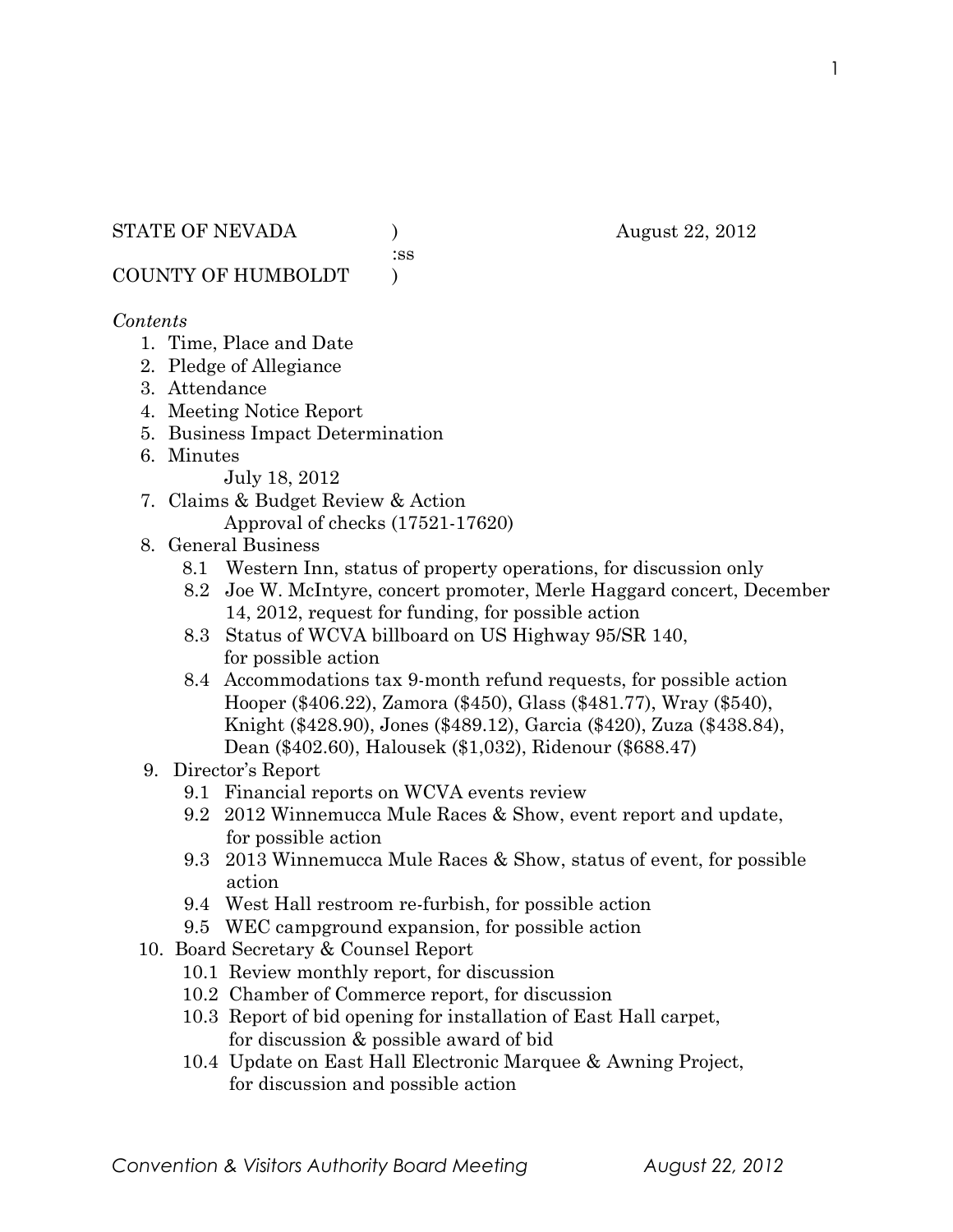#### 11. Board Administrator

- 11.1 July reports
- 11.2 Options to diversify cash investments, for possible action
- 11.3 Status of room tax audits, for possible action
- 12. Other Reports
- 13. Next Meeting Date
- 14. Adjournment

#### **MINUTES, AUGUST 22, 2012**

**1. Time, Place and Date.** The Winnemucca Convention and Visitors Authority met in regular session in full conformity with the law at the Winnemucca Convention Center, West Hall, Winnemucca, Nevada at 4:00 pm on Wednesday, August 22, 2012 with Chairman Terry Boyle presiding.

#### **2. Pledge of Allegiance.**

|                       | <b>3. Attendance.</b> Convention and Visitors Authority Board Officials Present: |
|-----------------------|----------------------------------------------------------------------------------|
| Terry Boyle           | Chairman and Hotel Representative                                                |
| Rodd William Stowell  | Vice Chairman and Business Representative                                        |
| Don Stoker            | Treasurer and Motel Representative                                               |
| Joyce Sheen           | City Representative                                                              |
| Dan Cassinelli        | County Representative                                                            |
| Bill Macdonald        | Secretary and Counsel                                                            |
| Kendall Swensen       | <b>Board Administrator</b>                                                       |
|                       |                                                                                  |
| $7.771$ $1.77$ $1.77$ |                                                                                  |

*Convention and Visitors Authority Board Officials Absent:* None

| <b>Staff Members Present:</b><br>Kim Petersen<br><b>Shelly Noble</b> | Director<br>Administrative Clerk   |
|----------------------------------------------------------------------|------------------------------------|
| <b>Staff Members Absent:</b><br>None                                 |                                    |
| Others Present:                                                      |                                    |
| Marlene Brissenden                                                   | Candidate for Humb Co Comm, Seat A |
| Joe McIntyre                                                         | Event organizer                    |
| Rudy Herndon                                                         | Humboldt Sun                       |
| Jamie Uhlig                                                          | Bella Grazia                       |
| <b>Brick Uhlig</b>                                                   | Bella Grazia                       |
| Kati Foster-Harmon                                                   | Bella Grazia                       |
| Christopher Harmon                                                   | Bella Grazia                       |
| John Arant                                                           | The Martin Hotel                   |

*Convention & Visitors Authority Board Meeting August 22, 2012*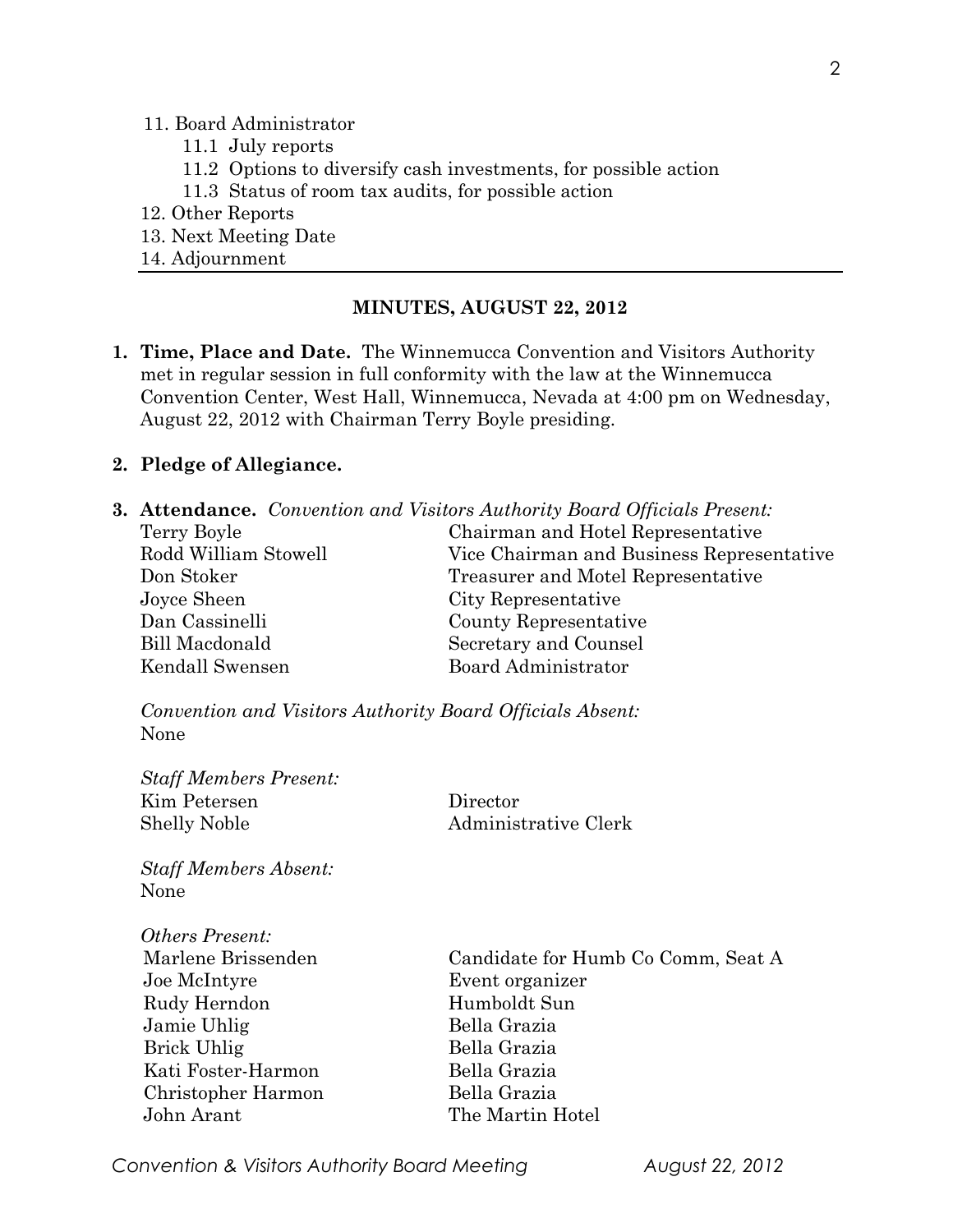| Jim White      | Candidate for Humb Co Comm, Seat D |
|----------------|------------------------------------|
| Brenda Keating | <b>WCVA</b>                        |
| Sheree Tibbals | Winnemucca Events Complex          |
| Cliff Ponsock  | Winners Hotel Casino               |
| Herb Ross      | Winners Hotel Casino               |

### **4. Meeting Notice Report.**

Chairman Boyle reported that notice, including meeting agenda, was posted by Shelly Noble by 9:00 am Friday August 17, 2012 at Humboldt County Library, Court House, Post Office, City Hall and Convention Center West Hall. No persons have requested mailed notice during the past six months.

**5. Business Impact Determination.** After review of the August 22, 2012 agenda, *Don Stoker made a motion that no proposed agenda item is likely to impose a direct and significant economic burden on a business or directly restrict formation, operation, or expansion of a business. The motion carried, 4-0. Dan Cassinelli was not present for this vote.*

## **6. Minutes.**

Prior meeting minutes of July 18, 2012.

*Joyce Sheen made a motion to accept the minutes of the July 18, 2012 meeting. Motion carried, 3-0. Terry Boyle abstained because he did not attend this meeting. Dan Cassinelli was not present for this vote.* 

**7. Claims.** The following claims were submitted for payment and approved on August 22, 2012:

| BANK ACCOUNT      | <b>CHECK NUMBERS</b> | AMOUNT       |
|-------------------|----------------------|--------------|
| Nevada State Bank | 17521-17620          | \$339,007.04 |

*Don Stoker made a motion to approve all claims as submitted. The motion carried, 4-0. Dan Cassinelli was not present for this vote.*

# **8. General Business.**

**8.1 Western Inn, status of property operations, for discussion only** When Shelly sent out the 2013 Room Tax License renewal forms, Tomas Gelsky of the Western Inn notified us that as of May 31, 2012 they would no longer be in business. This is just a FYI item so that board members are aware of this.

**8.2 Joe W. McIntyre, concert promoter, Merle Haggard concert, December 14, 2012, request for funding, for possible action**  Mr. McIntyre is working to bring Merle Haggard here in December for a concert at the Event Center. He is working to secure a contract with Mr.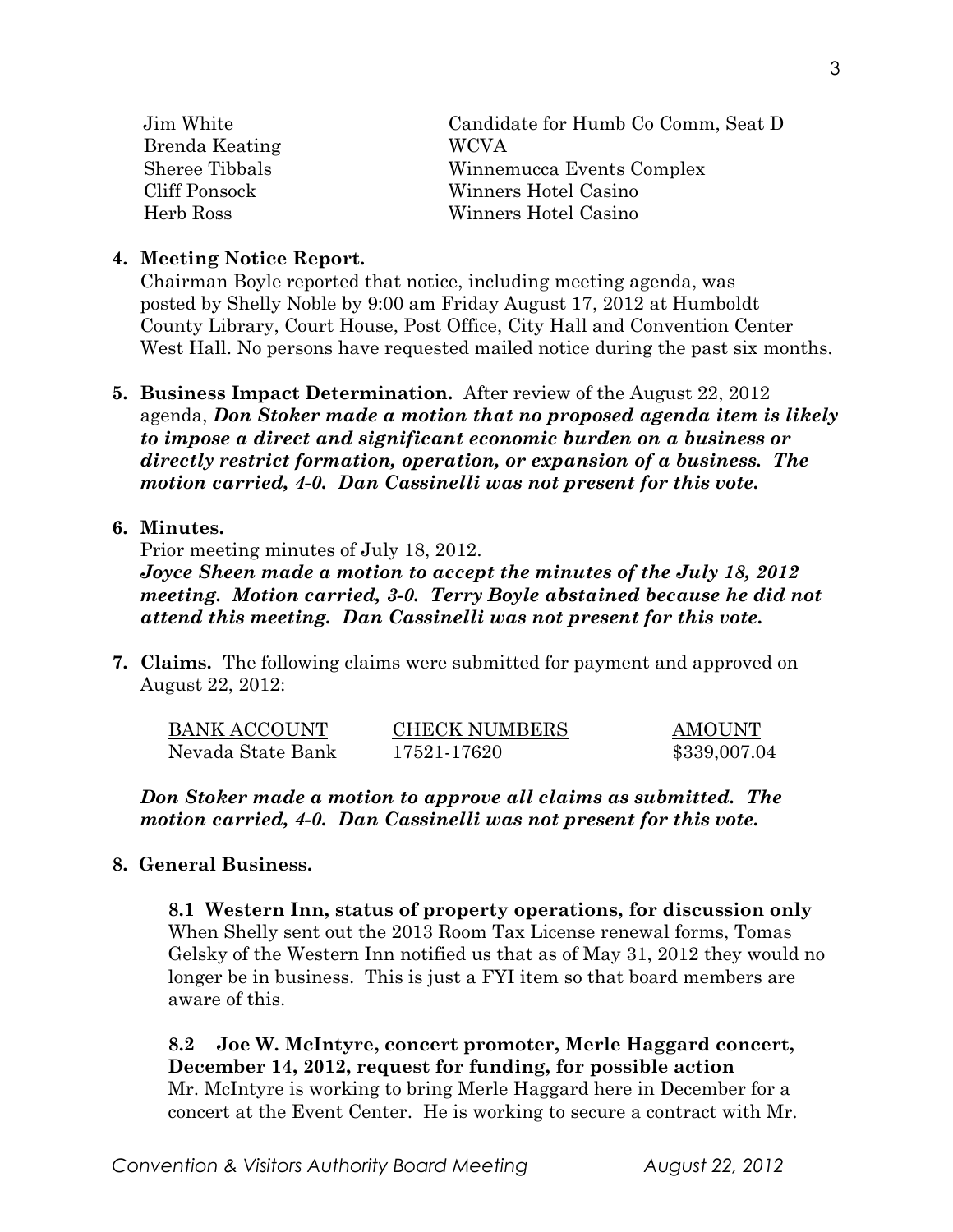Haggard for this date and should have a commitment next month. Mr. McIntyre is confident that he can sell 3,800 tickets, which would be a sell-out. Ticket sales would be the primary funding source for all expenses. Mr. McIntyre's estimated budget to produce this event is \$110,000. He is requesting a \$20,000 grant from this board. Board members expressed concern about the timing of the concert. Weather is a big concern. A lot of people won't travel at that time of year due to possible stormy weather and bad roads. Also, our community has not had a "big name" concert here in quite some time. With the Jake Owen concert (underwritten by WCVA) only a few days away, board members were hesitant to commit funding at this level when we do not even have data from our own concert available. Since this board's funding source is room tax, people filling hotel/motel rooms is a major consideration for requests and those attending this concert in December would, most likely, be local and so no room tax revenue would be generated. Even with these concerns, board members agreed to consider Mr. McIntyre's request at next month's meeting. At that time this board should have a preliminary financial report on the Jake Owen concert. *Rodd William Stowell made a motion to table a decision on the funding request (\$20,000 grant) made by Joe McIntyre to help fund a Merle Haggard concert, December 14, 2012 until the September 2012 WCVA meeting. Motion carried unanimously, 5-0.* 

#### **8.3 Status of WCVA billboard on US Highway 95/SR 140, for possible action**

Kim received a proposal from Young Electric Sign Co. (YESCO) for the removal of the billboard that is breaking apart and falling down on US Highway 95. The proposal also includes installation of iron prop rods for the remaining structure. Even with the iron reinforcements to the remaining billboard, YESCO is not confident that it would withstand a high wind. Kim feels that both billboards should be taken down and the area cleaned up. The board discussed possibly getting another bid for sign removal and clean-up. *Joyce Sheen made a motion authorizing Kim to proceed with removal of the billboards on US Highway 95/SR 140 and the materials disposed of properly. Kim is to check into getting another bid for this removal to compare with the proposal from YESCO. Motion carried unanimously, 5-0.* 

**8.4 Accommodations tax 9-month refund requests, for possible action, Hooper (\$406.22), Zamora (\$450), Glass (\$481.77), Wray (\$540), Knight (\$428.90), Jones (\$489.12), Garcia (\$420), Zuza (\$438.84), Dean (\$402.60), Halousek (\$1,032), Ridenour (\$688.47)** *Don Stoker made a motion to approve the accommodation tax 9-month refund requests for Bryan Hooper (\$406.22), John Zamora (\$450), Brady Glass (\$481.77), Jason Wray (\$540), Carol Knight (\$428.90), Paul Jones (\$489.12), Leroy Garcia (\$420), Shirley Zuza*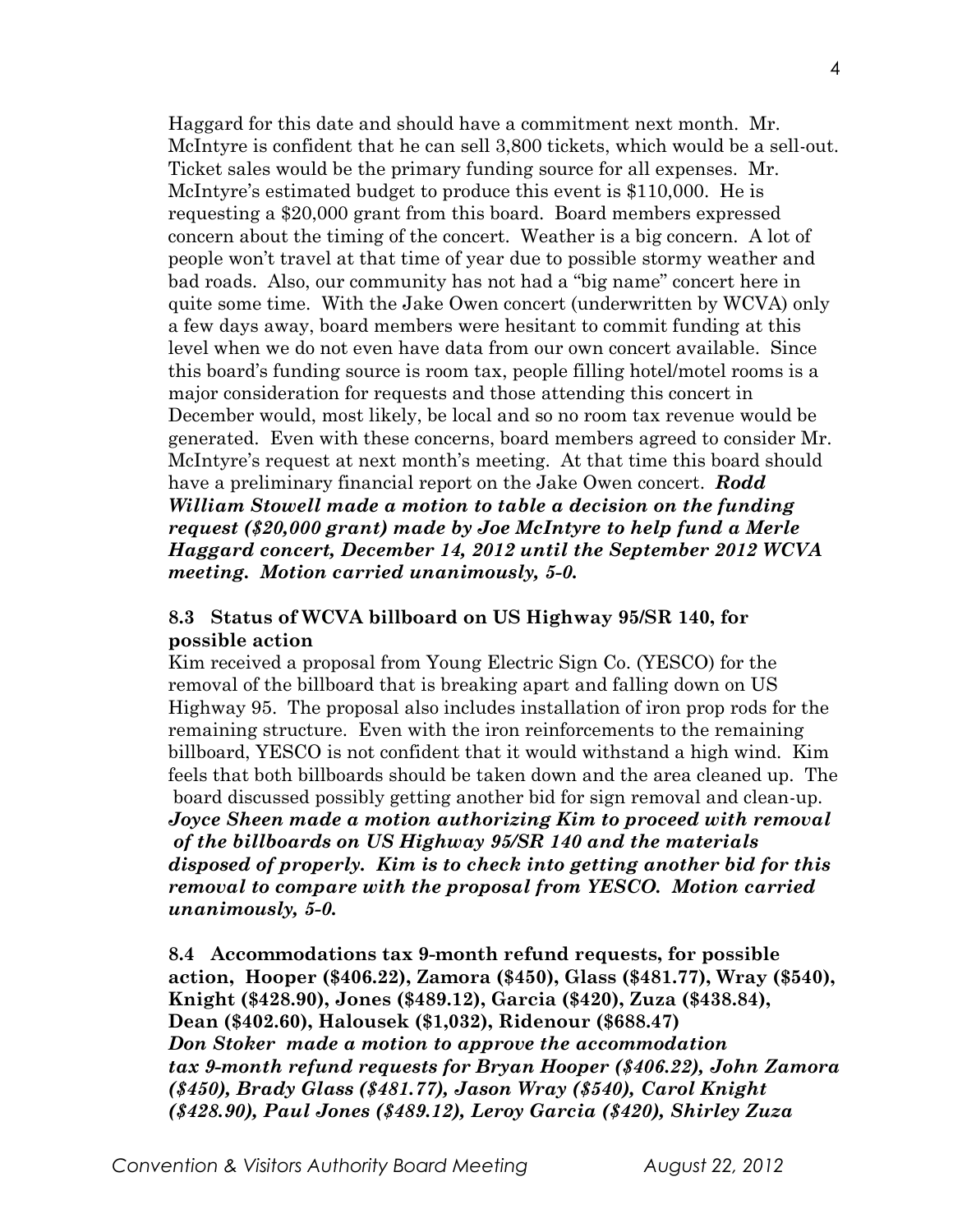## *(\$438.84), David Howard Dean (\$402.60), Tony Halousek (\$1,032), Danny Ridenour (\$688.47). Motion carried unanimously, 5-0.*

# **9. Director's Report.**

### **9.1 Financial reports on WCVA events**

Bank reconciliations for the Tri-County Fair and Ranch Hand Rodeo were included in the board packets for review.

# **9.2 2012 Winnemucca Mule Races & Show, event report and update, for possible action**

Sheree Tibbals prepared a report showing overall income and expenses for the Mule Show & Races for the years 2008, 2009, 2010 and 2012. Each year WCVA provides \$8,000 in funding. Out of the years included in this report, the WCVA has received their funds back only one time, in 2009. Each year income and expenses run very close. For 2012 there was a slight profit, \$238.

# **9.3 2013 Winnemucca Mule Show & Races, status of event, for possible action**

As discussed previously, a big issue is getting enough people to run the event. At the Ag District #3 board meeting earlier this month, the community members that were present wanted to continue this event and said they would assist with getting volunteers. Moving the date of the event was also discussed, possibly to the following weekend in June so that it is not on top of Lowry graduation. After speaking with some of the mule racing officials in California, Sheree feels that moving the date would be advantageous to the event. We have another event that weekend but it may be possible to have both events at the Events Complex now that we have stalls and a campground at the east end of the facility. John Arant (The Martin Hotel) and Cliff Ponsock and Herb Ross (Winners) spoke in support of continuing this event. Both businesses see a definite increase in business when this event is in town. Again, Rodd spoke in favor of adding horse racing but Sheree and Kim are concerned about the condition of the track and feel it is not conducive to horse racing without a major investment in track improvements. The Ag #3 Board is in support of moving forward with the event for at least one more year. Kim will try to move the dates and find more help. The WCVA agreed with this decision.

# **9.4 West Hall restroom re-furbish, for possible action**

Kim had hoped to have some cost estimates available for this board on updating the West Hall restrooms. These restroom have the original fixtures from 1979 when the building was constructed and are in need of replacement. When Kim has more information this item will be placed on a meeting agenda.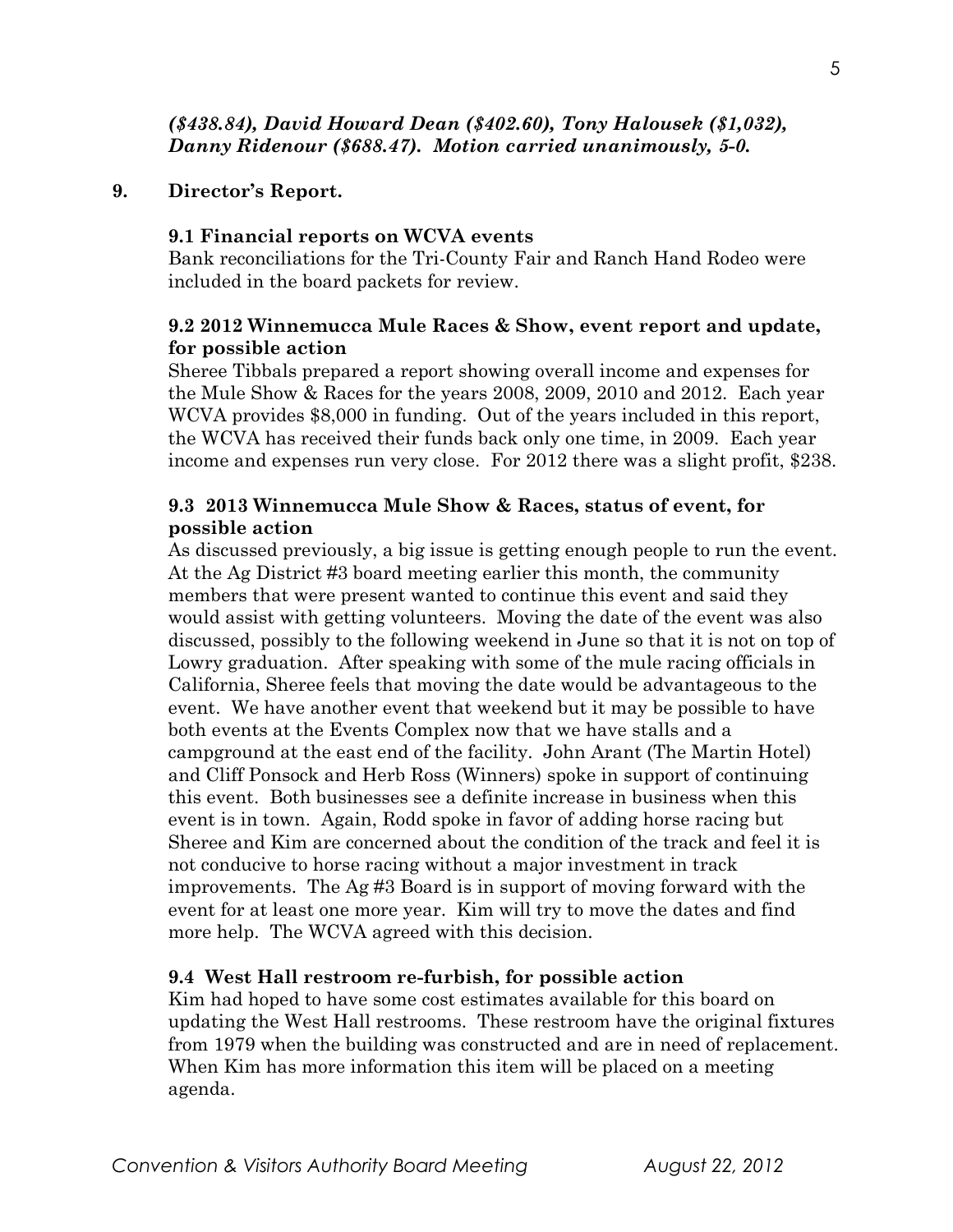#### **9.5 WEC campground expansion, for possible action**

Last month Kim reported that during the Silver State International Rodeo we were unable to accommodate all of the people who wanted to utilize our campground. What was needed were large pull-through sites for the large horse/living quarter trailers. Kim would like to request \$3,000 from this board so that he can have an architect draw up a preliminary plan for 50 additional sites. Once this is done, he will take it to the county to ask for their assistance with funding for the construction. *Don Stoker made a motion authorizing up to \$3,000 for an architect's plan for 50 additional campsites at the Winnemucca Events Complex. Motion carried unanimously, 5-0.*

### **10. Secretary and Counsel, Monthly report.**

**10.1 Review monthly report, for discussion** No report.

**10.2 Chamber of Commerce report, for discussion** No report.

# **10.3 Report on bid opening for installation of East Hall carpet, for discussion and possible award of bid**

The bid deadline was 2 pm today. We received one bid, from Silegacy Floor Finishing out of Sparks, Nevada in the amount of \$47,500. *Joyce Sheen made a motion accepting the bid package from Silegacy Floor Finishing for the East Hall carpet project in the amount of \$47,500 contingent on Bill and Kim checking their references. Motion carried unanimous, 5-0.* 

**10.4 Update on East Hall Electronic Marquee and Awning Project, for discussion and possible action** No report.

### **11. Board Administrator.**

#### **11.1 July Financial Reports**

Room taxes were level compared to this month last year.

### **11.2 Options to diversify cash investments, for possible action** No report.

#### **11.3 Status of room tax audits, for possible action**

At a previous meeting, this board directed Kendall to prepare room tax audits for Budget Inn, Days Inn, Quality Inn @ Model T, Sawtooth Mountain Enterprises and Winnemucca RV Park. Kendall has prepared and sent out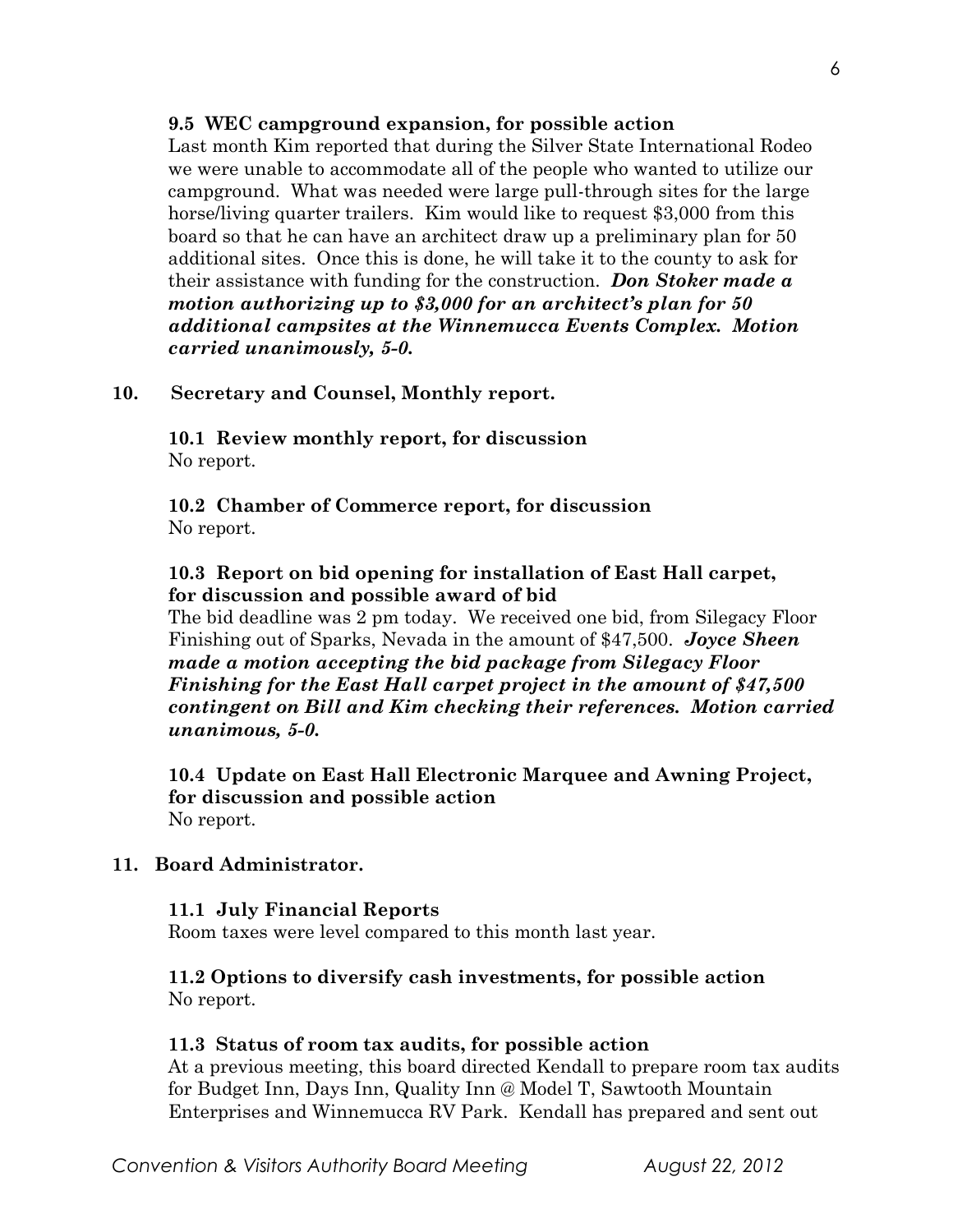letters to these properties requesting items for these audits, which will be scheduled in the next few weeks. Two of the properties have responded. This board will select additional properties for audits at next month's meeting.

### **12. Other Business.**

### **12.1 TCF Concert update**

Ticket sales continue to be strong for the concert. To date, ticket sales are at \$73,605. We continue to be confident that the concert will be sold out.

## **12.2 TCF Vendors**

Jamie and Brock Uhlig approached the board wanting to discuss the Tri-County Fair vendors. They recently purchased Bella Grazia. For the past several years, Bella Grazia has been a fair vendor. Jamie tried to contact Darrel Field several times in the past few months to inquire about becoming a vendor again this year. He did not return her calls. Recently she found out that she would not be allowed to be a vendor because Darrel told the Lions Club they would be the only group selling beer. The Lions Club sells Bud, But Light, Coors, Coors Light. Jamie would sell wine and micro-brewed beer. She has made an effort not to duplicate products sold by other groups at the fair. Jamie is unhappy that this is a community event and her business has always participated and they are now being told they cannot. Those present felt that those people purchasing a Bud or Coors product would not be the same people who would purchase a micro-brew. Kim explained to the Uhligs that the fair is an Ag #3 event and this board does not control its events. But Kim will check into this situation and contact Jamie in the morning.

# **13. Regular Business. Next Meeting. The Board confirmed the next regular meeting date of Wednesday, September 19, 2012, 4:00 pm.**

**14. Adjourn.** *Don Stoker made a motion to adjourn this meeting. Motion carried, 5-0.* The meeting was adjourned at 5:30 pm to the next regular meeting, or to the earlier call of the Chairman or to the call of any three (3) members of the Board on three (3) working days notice.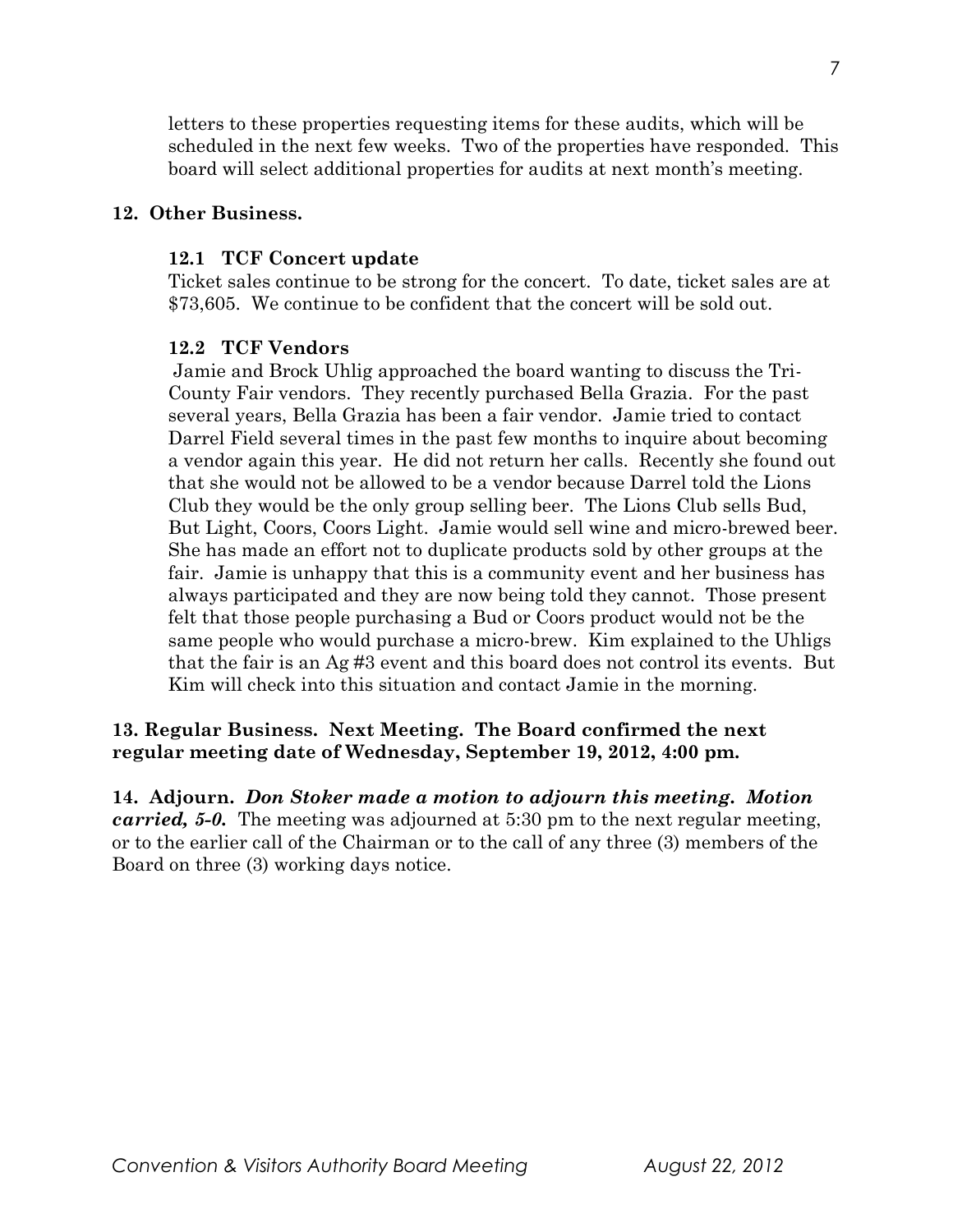Respectfully submitted,

Shelly Noble

| <b>APPROVED ON</b> | 2012 |
|--------------------|------|
|                    |      |

As written\_\_\_\_\_\_\_\_\_\_\_\_\_\_\_

As corrected \_ Winnemucca Convention & Visitors Authority Board

Hotel Representative

 $\_$  ,  $\_$  ,  $\_$  ,  $\_$  ,  $\_$  ,  $\_$  ,  $\_$  ,  $\_$  ,  $\_$  ,  $\_$  ,  $\_$  ,  $\_$  ,  $\_$  ,  $\_$  ,  $\_$  ,  $\_$  ,  $\_$  ,  $\_$  ,  $\_$  ,  $\_$  ,  $\_$  ,  $\_$  ,  $\_$  ,  $\_$  ,  $\_$  ,  $\_$  ,  $\_$  ,  $\_$  ,  $\_$  ,  $\_$  ,  $\_$  ,  $\_$  ,  $\_$  ,  $\_$  ,  $\_$  ,  $\_$  ,  $\_$  , TERRY BOYLE RODD WILLIAM STOWELL Chairman and Vice Chairman and Business Representative

\_\_\_\_\_\_\_\_\_\_ \_ \_\_\_\_\_\_\_\_\_\_\_\_\_\_\_ \_\_\_\_\_\_\_\_\_ \_\_\_\_\_\_\_\_\_\_\_\_\_\_\_\_\_\_ **DON STOKER** JOYCE SHEEN Treasurer and Motel Representative City Representative

\_\_\_\_\_\_\_\_\_ \_\_\_\_\_\_\_\_\_\_\_\_\_\_\_\_\_\_\_\_\_\_\_

DAN CASSINELLI County Representative

*Convention & Visitors Authority Board Meeting August 22, 2012*